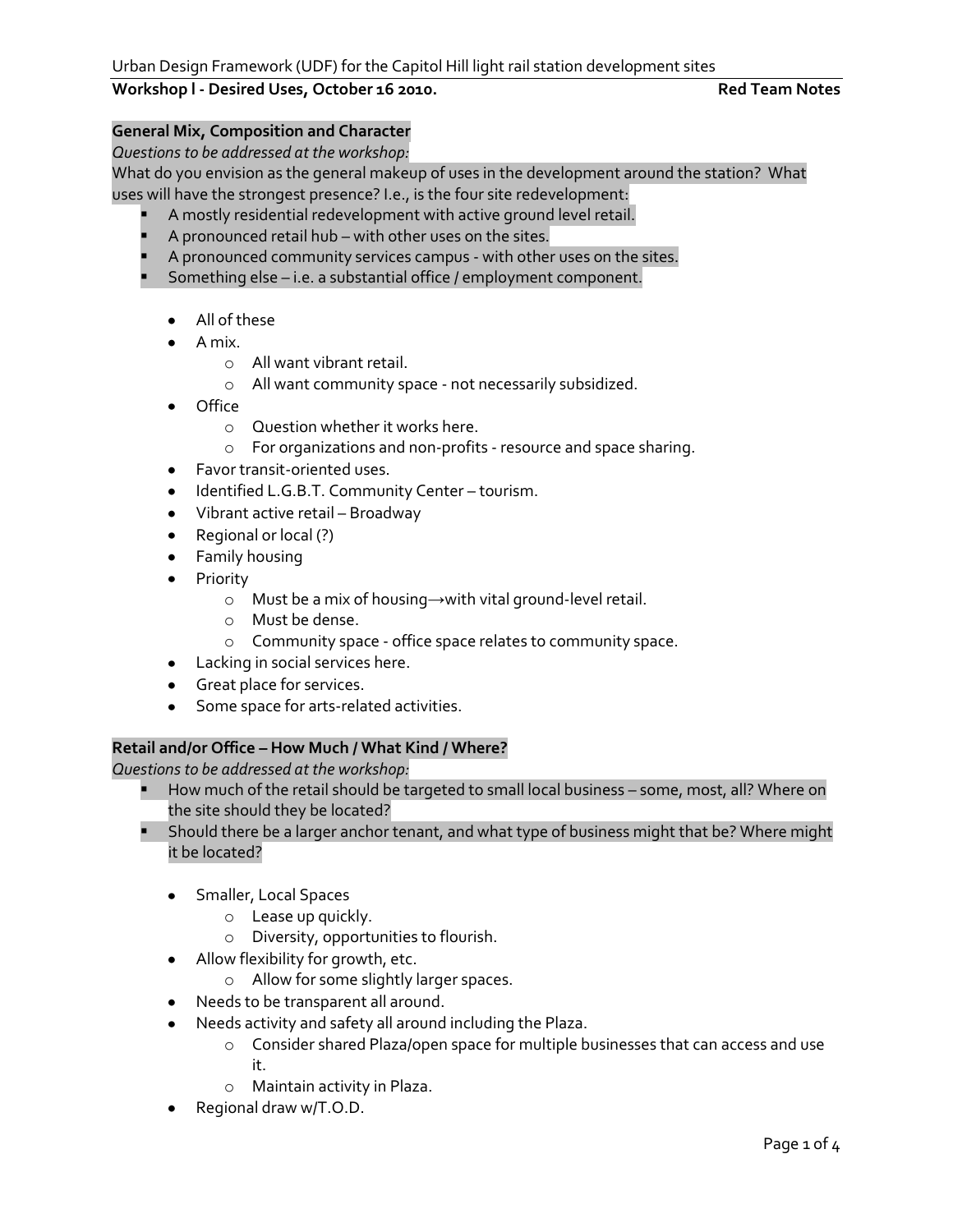# **Workshop l - Desired Uses, October 16 2010. Red Team Notes**

- Consider rooftop event space.
- Outdoor gallery with umbrellas, etc.
- A larger tenant, but don't let it dominate the street front.
- **•** Restaurants.
- **•** Services and offices can support retail.
- Need to accommodate loading/services for businesses.
- Not sure if the development should be internally focused or focused on the street fronts it's difficult to do both.
- Within development have Broadway retail complimentary to Plaza.
- No dead courtyard!
	- o Consider design.
	- o Consider district garbage and services collection.

### **Housing – How Much / What Kind / Where?**

*Questions to be addressed at the workshop:*

- About how much of the housing in the redevelopment should be affordable housing?
- What type of affordable housing should be the primary target Moderate Income, low income, very low income, special needs, senior?
	- Non-profits have trouble doing commercial.
	- Family housing is important for a capitol hill demographic.
		- o i.e. Capitol Hill families.
		- o Should reflect neighborhood demographic.
		- o Have the services, need day care.
		- $\circ$  \* Mix the unit types.
		- o Reflects demographic changes.
		- o Combination of ages and types of folks. i.e. children→seniors.
		- o Housing has relationship to services.
		- o Such as the community center/social services.
		- o Consider what's already nearby in terms of services and don't duplicate in the T.O.D.

### **Community Facilities & Services**

*Questions to be addressed at the workshop:*

- Should the community center be co-located with other community elements such as artist's spaces, live/work spaces, etc.
- Should the community center have adjacencies, and/or an ownership connection with the affordable housing?
- **What uses adjacent to the station plaza (Nagle Place Extension) are best suited to activate the** plaza?
	- Could a single site consolidate a range of the services (?)
		- $\circ$  i.e. Site A 1 @ 6 stories is about 50K SF as an example.
		- o Site divisions are arbitrary and flexible.
		- o Very difficult to mix and co-mingle from a developer perspective. Avoid shared uses building types.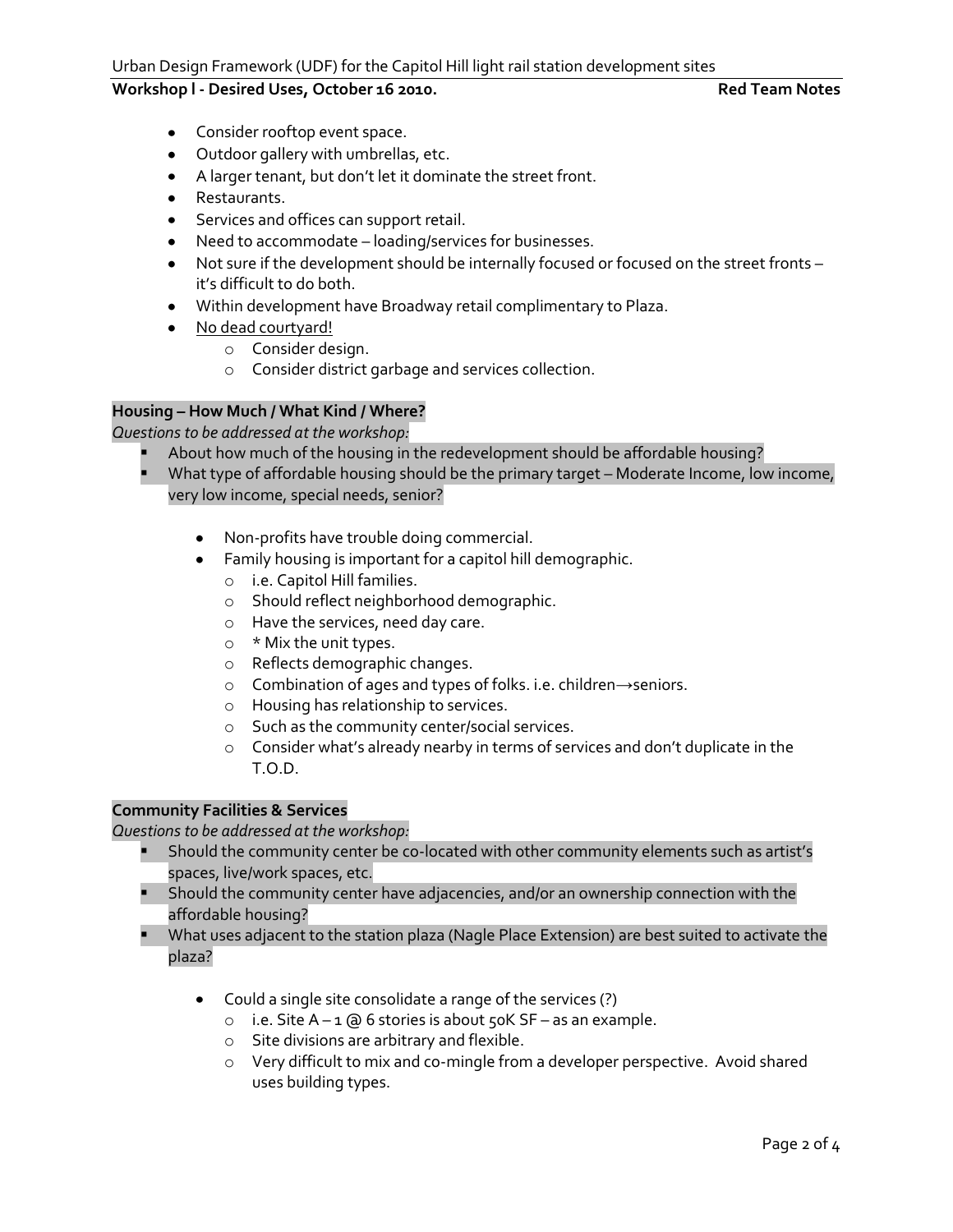# Workshop I - Desired Uses, October 16 2010. **Red Team Notes** Red Team Notes

- Designate a site or focus area for services area that is a consolidated structure or location for services.
- Security and privacy concerns especially with higher rent.
- Affordable services in one area.
	- o Separate uses are easier, so cluster social services, and cluster affordable housing mix.
	- o Consider Oddfellows as an example of flexible spaces.
	- o Identify / specify where community services are on the sites.
- $\bullet$  Incentive zoning with bonuses consider going to NC-3-65 on B sites.
- Consider a Public Authority or development entity.

# **Parking – Bikes and Cars**

*Questions to be addressed at the workshop:*

- Should there be a central bicycle parking facility? If so where? What types of bicycle users should it accommodate? i.e. commuters, residents etc.
- **About how much auto parking should be provided in the development and how should it be** allocated?
- **How can auto parking provided in the building be decoupled from residential and commercial** units?
- **Should there be an auto parking maximum?** 
	- Yes bike parking! S.T. is being aggressive with new bike facilities.
	- As private developer, should definitely be a lot of auto-parking. o Need monthly, daily, hourly.
	- Citizen
		- o Should be a minimum amount of vehicle parking.
	- De-coupling
		- o To provide affordable housing it helps to de-couple parking.
	- As non-profit developer
		- o Little parking is possible.
		- o Car share access to a car.
	- Parking for retail/restaurants & businesses.
	- Consider a neighborhood/district parking scheme.
		- o i.e. Smart Parking system
	- Consider a taxi stand & a truly multi-modal project.
	- Kiss 'n Ride.